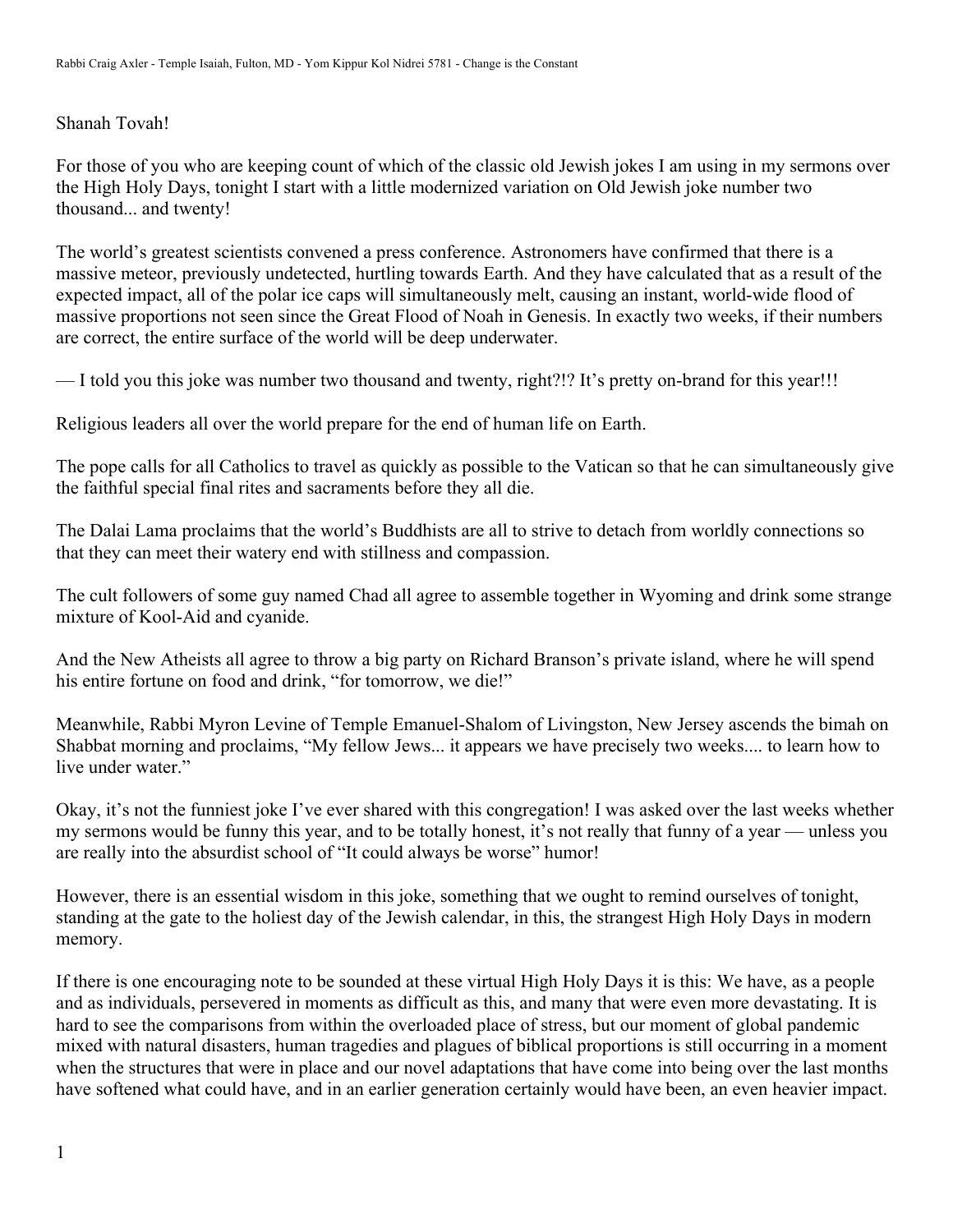In the waves of cholera epidemics that tore through the United States in the middle of the 19th century, between 5 and 10 percent of residents of all of the major cities in America fell victim to the deadly disease. Today, modern plumbing and access to clean water has made it nearly unheard of. How many of us think twice about the water that magically appears when we turn on the tap?

There are many within this congregation who can still recall the terror that was polio, with outbreaks continuing through the 1950s and into the 60s, affecting children's nervous systems, often resulting in paralysis; it was as scary of a childhood specter as any invisible ghost in a closet or under a bed. Today, if young people know anything about polio, it is that Dr. Jonas Salk developed the vaccine in 1955, and that it is one of those diseases that seems to have been confined to the past.

Outside of the realm of disease and pandemic, I want to say that what feels like an unprecedented moment both is, and is not. Our history as a human race, and our journey as a Jewish community have been shaken by periods of intense disruption, fundamental breaks with the past and earthshaking challenge for the whole history of mortal existence.

I will let the micro-biologists and the historians deal with the medical and general aspects of rupture, change and adaptation. It is for me, it is for now that we examine the specifically Jewish question of what this time could mean for us.

The prayers that we will say over the course of this day are often structured on the rituals of Yom Kippur that are commanded in the Torah and the rabbinic texts. Our machzor describes their procedure: "the priests burn incense in fire-pans, slaughter bulls and lambs as offerings to God, and send a goat into the wilderness to banish the people's sins. The climax of this ritual is the High Priest's entry into the Holy of Holies, the innermost chamber of the Sanctuary, to pronounce aloud the name of God."<sup>1</sup>

This is not likely the Yom Kippur you are expecting at Temple Isaiah today — and if it is, I don't really know where to direct you, because it is not Yom Kippur in any synagogue in the world today.

With the destruction of the Second Temple in the year 70 of the Common Era, animal sacrifice and most of the other rituals of the Sanctuary came to an end, together with the specific roles of the Levites and Priests — to this day, there is no next High Priest of Judaism (which is why I had to make up Rabbi Myron Levine of Livingston, New Jersey to draw a parallel to the Pope and the Dalai Lama!). In the aftermath of the massive loss that was both the destruction of the Temple and the dispersion of Jews from the Land of Israel into an Exile that sent them to the far corners of the Earth, the institution of the synagogue came into sharp focus. A central address where the Jewish community could gather for a new form of worship — one in which all could participate with the words of their mouths, for communal prayer came to replace animal sacrifice.

Born out of the flames of destruction, the synagogue became the enduring feature of Jewish communities throughout the world. And as the world changed, the synagogue adapted. The architecture, practices, and prayer languages of Jews in their synagogues had as much to do with the surrounding culture and times as it did with the ancient Jerusalem Temple, likely even more.

<sup>1</sup> Mishkan HaNefesh for Yom Kippur, p. 445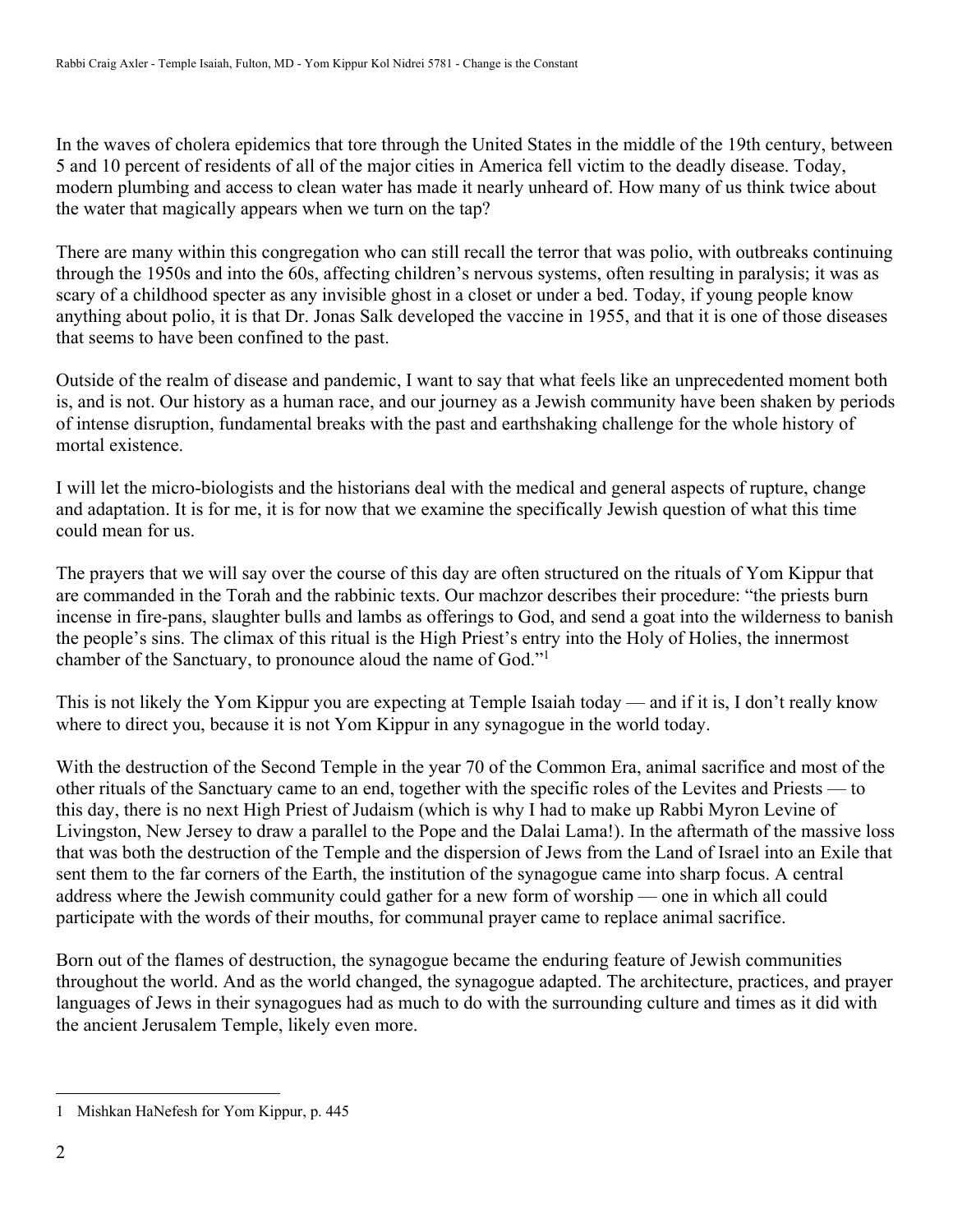And when periods of time came with massive waves of change, disruptions to the world as it always had been, the synagogue adapted along with its surrounding society. Following the era of the Age of Enlightenment, the European Jewish movement called Haskalah (the Hebrew term for Enlightenment), there were those Jewish New Thinkers who predicted an end to the seemingly ancient institution of the synagogue. It would be replaced by the Lehrhaus, the institution of rational Jewish higher learning. They turned out to have greatly exaggerated the story of the synagogue's demise. In fact, if anything, the Enlightenment led to the founding of Reform Judaism, which in turn can be credited with yielding a need for Modern Orthodoxy, Conservative, and Reconstructionist Judaisms, the whole rainbow of denominational affiliation that is part of the story of the synagogue in the modern world. If anything, Enlightenment led to MORE synagogues, as it gave birth to the old Jewish joke about the Jew stranded on a desert island who, when finally rescued, is found to have built TWO magnificent synagogues on the island where he had been alone. Questioned about why two synagogues, he replies: "This one is my shul... THAT one I wouldn't be caught dead going into!"

The synagogue of today is not the synagogue of my youth. It is also not the synagogue of my years in rabbinical school, where the whole fourth floor of the College-Institute in New York was dedicated to a flagship, visionary organization audaciously titled SYNAGOGUE 2000! It seems quaint now. Though they made substantial contributions to the structures and philosophies of the modern synagogue, I think it was probably a good idea that when they re-branded in the first years of the 21st century, they chose the name SYNAGOGUE 3000 less of a reason to change the letterhead too soon!

Seriously, though, among the only constants in the two thousand-plus year history of the synagogue is that of change. We change, and we change again. Sometimes building on the structures of the past, often reinterpreting them through a creative lens; occasionally bringing something entirely new to elevate the prayers of this neverdying people. Change has been the constant.

One other constant has been the people. Mensches like you... An assembly of souls who have come together to find community, compassion, meaning, and holiness in the walls of the synagogue. I do not take it for granted that I have the good fortune to serve a holy congregation made up of kind and creative, generous and loving individuals and families. Even in the most challenging moments in these past months of adaptation and improvisation, even when the Zoom links go bad, or the shipment of disinfectant wipes hasn't arrived; when the air conditioning unit goes kaput or the budget committee has to make painful choices; I know that this is a glowing example of what our people have been striving for these two millennia. That we are living in the words of our namesake prophet, Isaiah, who envisioned: "Ki Veiti Beit Tefilah Yikra L'Chol HaAmim — My House shall be called a house of prayer for all people." (56:7)

I am grateful to you, you who have stood with Temple Isaiah over the course of our 50-year history; you who have found your way here on this holiest day of the year out of a need for connection and anchor. I am grateful for the generosity of time and treasure, wisdom and commitment that are all essential to building holy community. You have stood with the leadership of Temple Isaiah in this, extraordinary hour of disruption; and you have stood with Temple Isaiah out of your own deep yearning for that which you find here.

In this hour of challenge and difficulty, I assure you that we will continue to be a synagogue of change and adaptation, a place where the structures of the past provide solid foundations so that we can set our sails to the winds of today, harness the very best of their gusts and carry us into the future. I cannot say how, but I know that this is an era of change, substantial and scary to some degree. But I also know that we will sail together into the future, joined with other holy communities the world over, and linked with the synagogues of past years